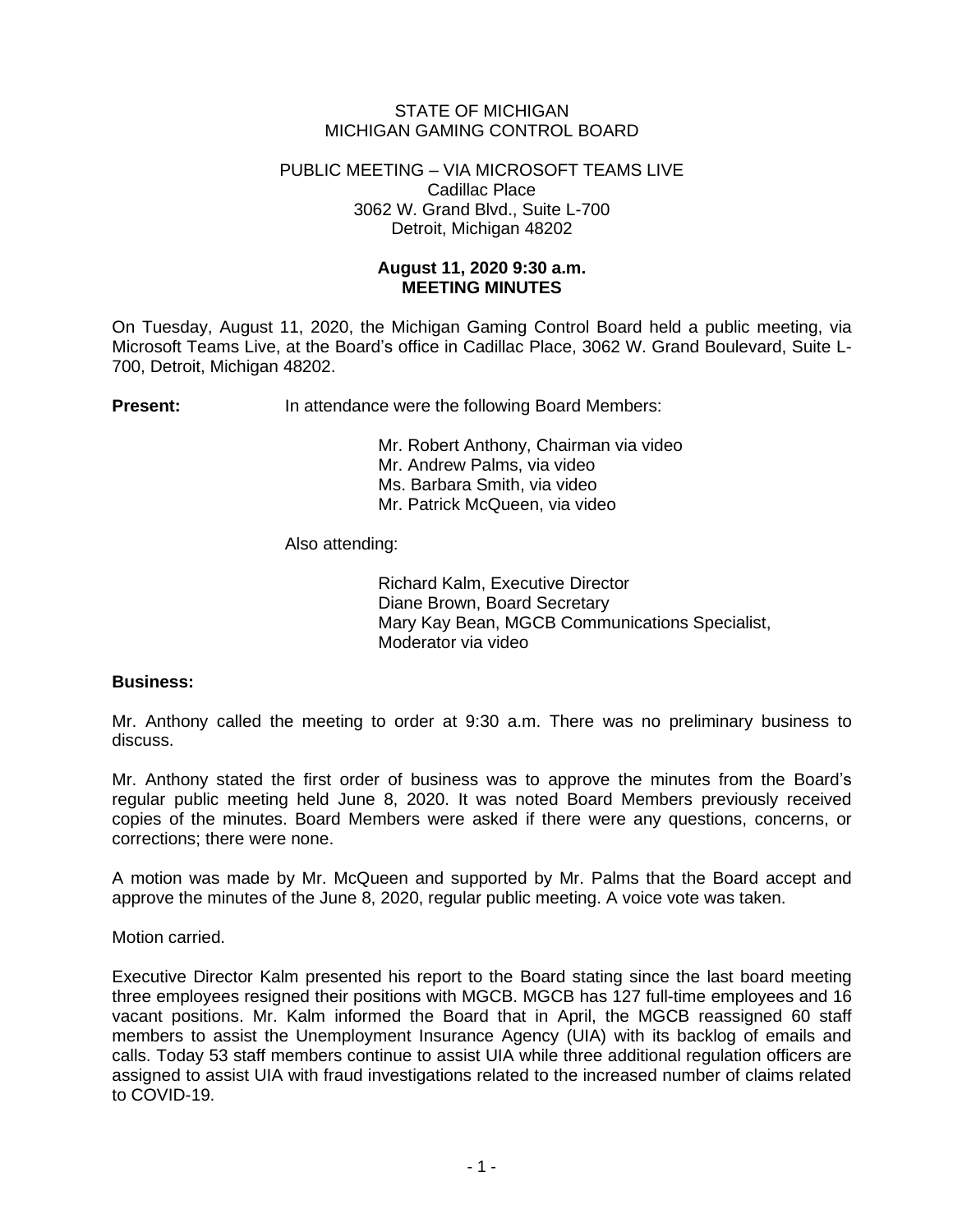Regarding the Board's budget, as of July 31, 2020, total expenditures were \$21,317,958 leaving an unexpended balance of \$9,817,447 (sic) in appropriated funding for fiscal year 2020, which includes funds for anticipated expenditures to the Attorney General's Office and the Michigan State Police.

For casino operations, Mr. Kalm reported the three Detroit casinos were allowed to reopen on August 5. The casinos had previously been closed since the Governor's Executive Order on March 16, 2020.

There was no revenue to report for the month of June. Year-to-date revenue through June was down 59.3% compared to the same period last year.

Year-to-date for the first two quarters of 2020: gaming taxes for the three Detroit casinos were \$24.2 million compared to \$59.5 million for the same period last year and wagering taxes and development payments to the city of Detroit were \$35.6 million compared to \$87.5 million last year.

There was no aggregate revenue for the second quarter 2020 making revenue down 100% which continued through July. State gaming taxes for the first half of 2020 were \$29.8 million. City of Detroit wagering taxes and development agreement payments for the first half of the year were \$43.8 million.

Mr. Kalm provided information regarding fantasy sports. For the period ending May 31, 2020, fantasy contest operators reported total adjusted revenues of \$329,173 and paid taxes of \$27,651. For the year-to-date June 30, 2020, the aggregate fantasy contest adjusted revenues reported by the fantasy operators totaled \$3,564,620, with taxes paid of \$299,428. Adjusted revenue for fantasy sports for the first quarter was \$488,000 with taxes of \$40,996 being paid. July figures were not yet available.

Since the last board meeting, one Minor in the Casino Citation was issued, which was a holdover from when the casinos were open.

Regarding supplier licensing and vendor registration, Mr. Kalm advised the Board that as of July 31, 2020, 540 active vendor exemptions were registered. As of July 31, 2020, 297 casino supplier companies were granted exemption from supplier licensing requirements.

Mr. Kalm reported a total of three active temporary nongaming-related and 11 active temporary gaming-related supplier licenses in effect. There are 95 annual supplier licenses in effect.

Regarding occupational licensing, Mr. Kalm advised the Board as of July 31, 2020, the Board's Employee Licensing section issued a total of 2,128 occupational licenses to MGM employees; 1,652 occupational licenses to MotorCity employees; and 1,288 occupational licenses to Greektown employees. In addition, 1,492 employees of various licensed casino suppliers have been granted occupational licenses. Currently, there are 108 temporary occupational licenses in effect.

Mr. Kalm advised the Board that since the June 2020 public meeting; the required background investigations of 28 pending Level 1 and Level 2 occupational licenses have been completed. Prior to the August 2020 meeting Mr. Kalm approved 96 occupational license renewal requests and 2 Level 3 applications on behalf of the Board.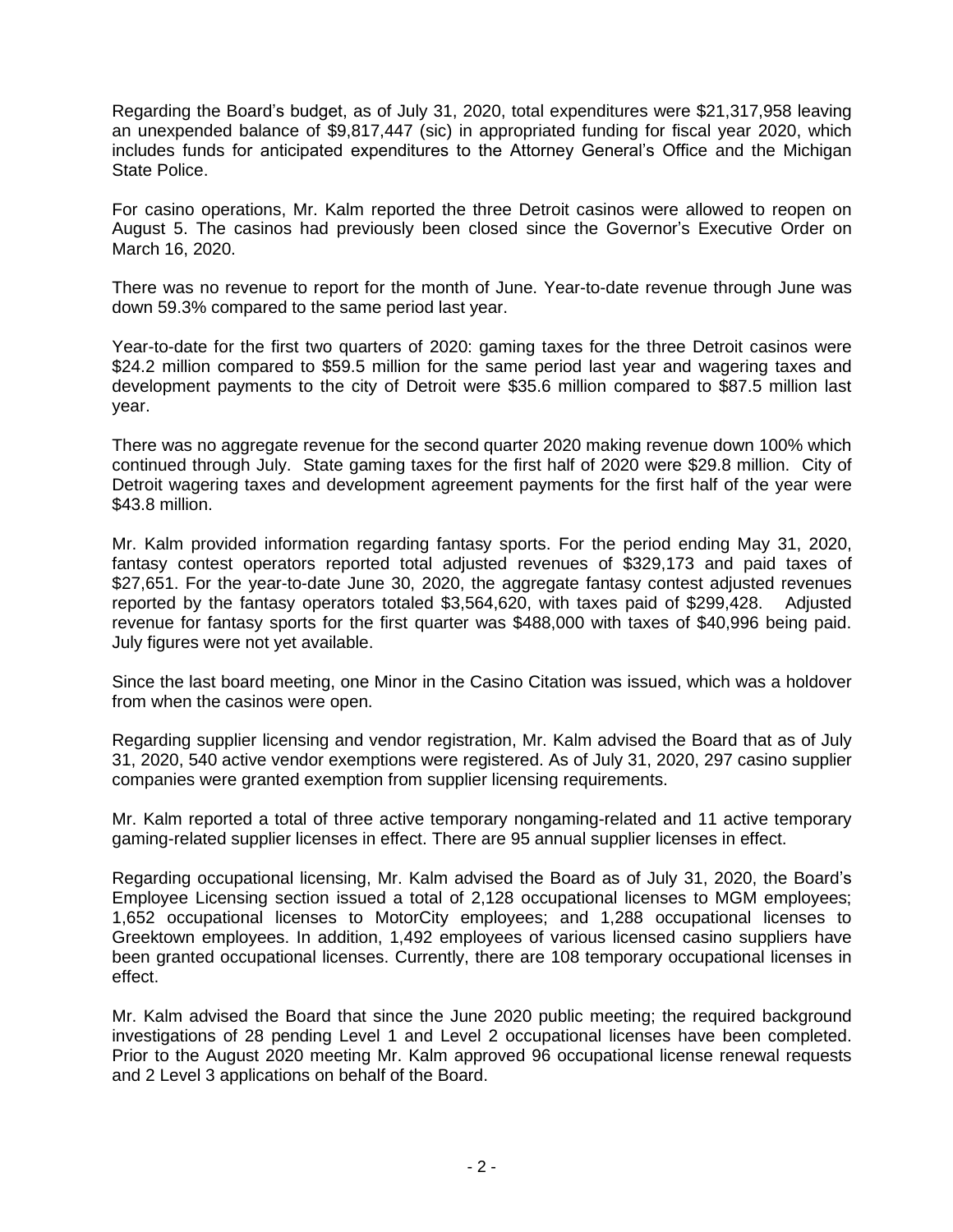Mr. Kalm also reported Michigan State Police (MSP) activity was halted as personnel were assigned other duties during the time the casinos were closed. As the casinos reopen with higher percentage levels, they will be returning to their regular duties.

Mr. McQueen asked if the Board could experience funding issues if its revenue stream does not build? Mr. Kalm stated there are some funding issues right now from the state as a whole; the Board is entirely dependent on utilizing the funds generated by the people it regulates. The State Services Fee Fund, which is assessed to each of the casino operators, is approximately \$30 million and the bulk of the Board's budget. Mr. Kalm doesn't anticipate the Board will experience an issue of funding. However, some of the Board's ancillary areas such as charitable gaming, which has approximately 22 FTEs assigned, are threatened primarily because there has been no charitable gaming. Mr. Kalm does not anticipate an appreciable amount of charitable gaming ticket sales which is how this portion of the budget is funded through Lottery. Mr. Kalm informed the Board many of those FTEs have begun being reprogrammed to positions in licensing to fill what are anticipated to be open positions in the near future with the start of online gaming. The funding source for online gaming is separate from the State Services Fee Fund and the Board is hopeful that once it starts receiving those funds it will help.

Mr. Kalm also expects the Board to be reimbursed for the personnel that were assisting UIA. The State Police personnel which had been assigned to the casinos were moved out of the Board's budget which provided cost savings and the same was said for several of the Attorney General's staff which are assigned to the Board. Personnel from State Police and Attorney General's office are expected to be reinstated sometime after the beginning of the fiscal year beginning October 1, 2020.

Mr. Kalm gave an update on the Rule making process for online gaming and online sports betting. A public rules hearing is scheduled for later in September. The rules will then go into the legislative review process. The Board began accepting applications from suppliers on May 15 and from operators and vendors as of June 30. The background investigations and licensing process has begun on those. As of August 10, 2020, applications have been received from 11 operators, 15 suppliers, and eight vendors.

Mr. Anthony asked about issues surrounding internal controls with online gaming geo locations and age restrictions. Mr. Kalm said the Board is working on that right now and anticipates having a demonstration for the Board at the October meeting.

Next, the Board considered for approval, the recommendation of the Executive Director and the Casino Operations Division's Employee Licensing staff regarding the 28 Level 1 and Level 2 occupational license applications.

There being no questions from Board Members, it was moved by Mr. McQueen and supported by Ms. Smith that the Board enter an Order accepting and adopting the recommendations of the Executive Director and the Casino Operations Division for the 28 pending Level 1 and Level 2 occupational license applications. A roll call vote was taken.

### Motion carried.

Next on the agenda was consideration of the Licensing, Investigations, & Audit Division's recommendations regarding the pending supplier licensing applications of Essex Linen Limited, and HMD Entertainment LLC. There were no questions from Board Members. A motion was made by Mr. Palms and supported by Mr. McQueen that the Board enter Orders finding the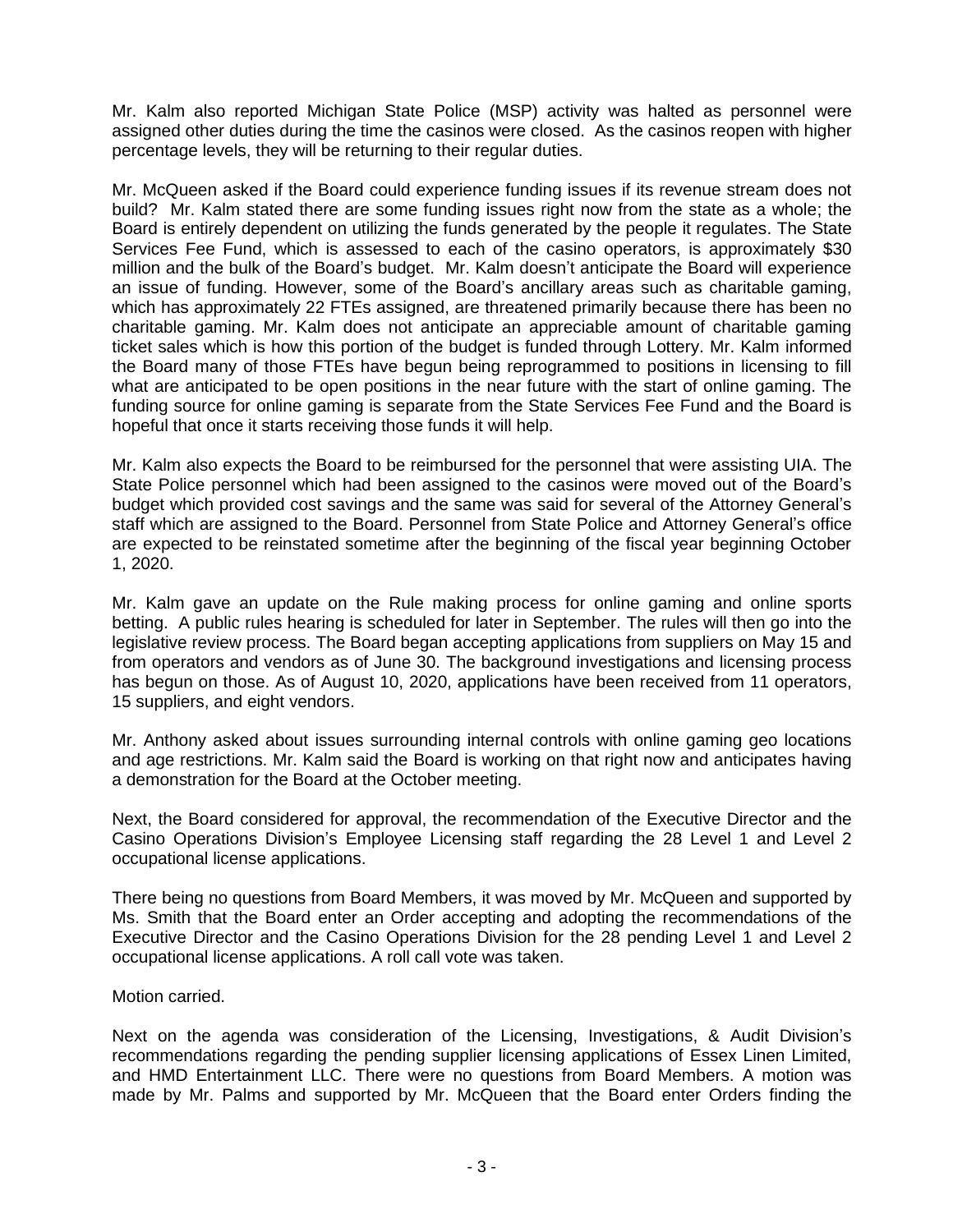suppliers and their qualifiers eligible and suitable for licensure and accordingly grant the request for a one-year period. A roll call vote was taken.

Motion carried.

Next agenda item was consideration of the Licensing, Investigations, & Audit Division's recommendations regarding the pending supplier license renewal requests of AGS, LLC; Cadillac Travel, Inc.; China Town Market, Inc.; Crispelli's Inc. d/b/a Bread by Crispelli's with new key persons AWMM Holding LLC, BWG INV3 LLC, Beckway Group LLC, PMCR Holdings LLC, Carter Thomas, LLC, Thomas Anderson, Mark Habner, and Mindy Luxonbery-Grant; Galaxy Gaming, Inc.; Gaming Laboratories International, LLC; Greektown Propco LLC; Halifax Security, Inc. d/b/a North American Video; JCM American Corporation d/b/a JCM Global; Kimprint, Inc. d/b/a Progressive Printing; Konami Gaming, Inc. with new key person Kimito Kuba; Mercury Fulfillment Systems, Inc. d/b/a Mercury Promotions & Fulfillment; Perfect Cleaners of Detroit, Inc.; and Unique Linen Services, Inc.

There being no questions from Board Members, Mr. Palms supported the motion put forth by Ms. Smith that the Board enter Orders finding the suppliers and their qualifiers eligible and suitable for license renewal and, accordingly, grant the requests for a one-year period. A roll call vote was taken.

Motion carried.

The next item on the agenda was to consider the Licensing, Investigations & Audit Division's recommendation regarding the suitability of New Key Person of Ainsworth Game Technology, Inc. Samuel Lawrence Levy. There were no questions from Board Members. A motion was made by Mr. McQueen and supported by Ms. Smith that the Board approve the suitability. A roll call vote was taken.

Motion carried.

The next item on the agenda was to consider the Licensing, Investigations & Audit Division's recommendation regarding the suitability of New Key Person of Greektown Casino LLC, David Edward Williams. There were no questions from Board Members. A motion was made by Mr. Palms and supported by Mr. McQueen that the Board approve the suitability. A roll call vote was taken.

Motion carried

Next the Board considered the Licensing, Investigations, and Audit Division's recommendation regarding the pending Transfer of Interest of Crispelli's Inc., d/b/a Bread by Crispelli's. There were no questions from Board Members. A motion was made by Ms. Smith and supported by Mr. Palms. A roll call vote was taken.

Motion carried.

The Board next considered the Casino Operations Division's recommendation regarding the Acknowledgment of Violation of casino licensee Detroit Entertainment, LLC. There were no questions from Board Members. Mr. McQueen put forth the motion for approval which was supported by Ms. Smith. A roll call vote was taken.

Motion carried.